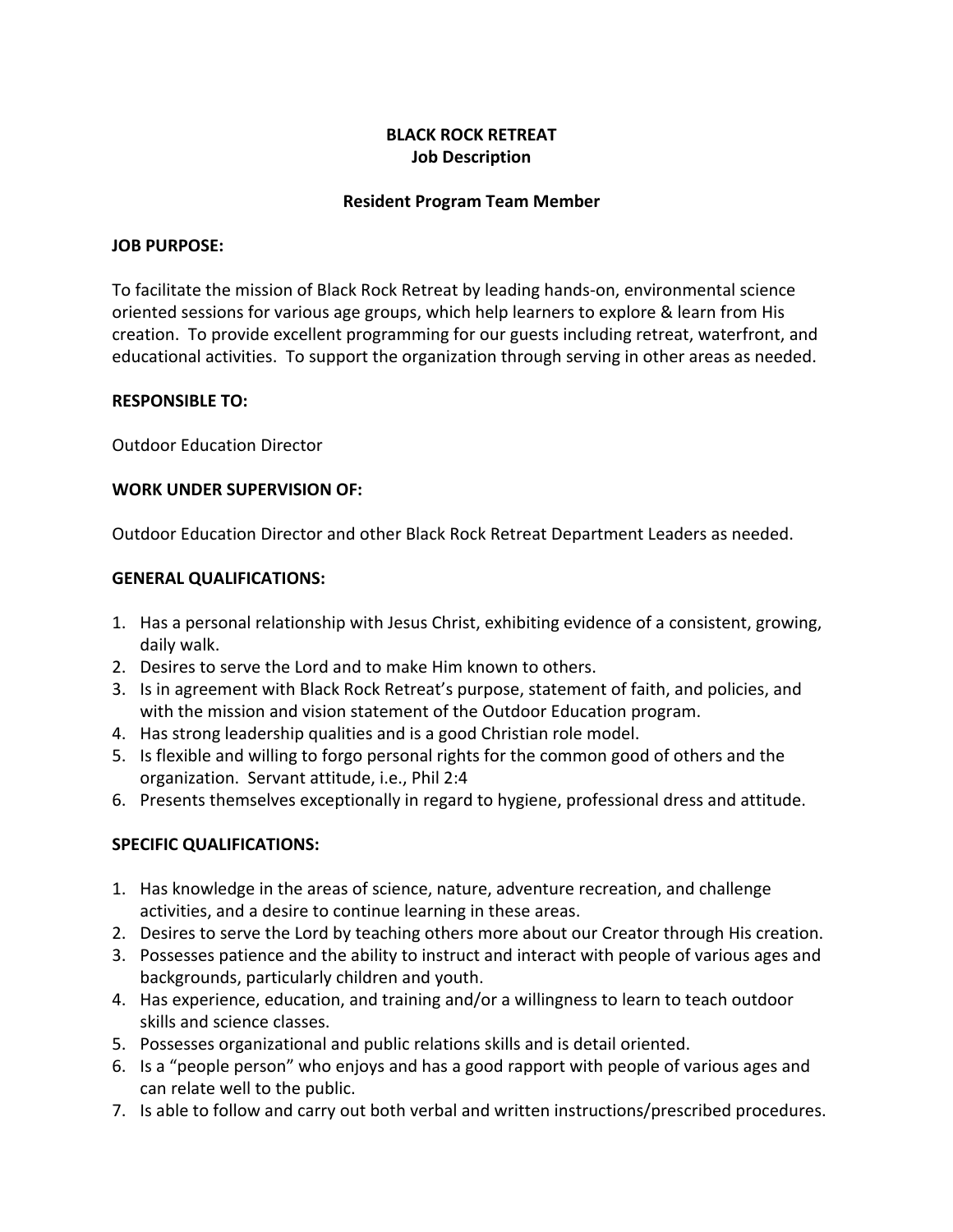- 8. Demonstrates excellent decision making abilities
- 9. Has the desire and aptitude necessary to learn required technical, safety, and facilitation skills for working on the low and high ropes course.
- 10. Is physically capable of belaying and climbing heights of up to 40 ft.
- 11. Is able to complete the requirements of Red Cross Lifeguard training Is able to walk on uneven trails and navigate natural surfaces.
- 12. Is able to lift and carry up to 50lbs.
- 13. Previous ropes course experience is desirable but not required.
- 14. Possess or obtain current First Aid, CPR, AED, & Lifeguard certification.

# **RESPONSIBILITIES:**

- 1. Serve as an instructor for the Outdoor Education Program during the spring and fall seasons, and as needed throughout the summer season.
	- a. Cooperate and work effectively with other Outdoor Education instructors as a team member to create an atmosphere conducive to spiritual, educational, and social growth.
	- b. Encourage and foster interest, respect, and good stewardship for the world we live in as God's creation.
	- c. Attend Outdoor Education staff meetings and provide feedback as needed.
	- d. Participate in Outdoor Education Instructor training at the start of each season and assist in development of the curriculum for each year's spiritual theme.
	- e. Assume role of a teacher in aspects of motivation, discipline, problem-solving, question-asking, and many other functions during class time.
	- f. Help to organize and direct evening activities as needed, including devotions, worship, games, and night hikes.
	- g. Create new lessons or improve existing lesson plans as needed.
	- h. Assist in maintaining a clean Nature Center and storage area.
	- i. Assist in caring for the animals in the Nature Center, including feeding, grooming, and cleaning cages.
	- j. Attend a weekly gathering of believers outside of Black Rock Retreat.
- 2. Serve as an Activities Facilitator during the spring, summer, and fall seasons.
	- a. Be familiar with and follow the policies and procedures as outlined in the Black Rock Retreat Challenge Ropes Course manual.
	- b. Attend ropes course trainings as required, and pass an annual written and practical test
	- c. Greet participating groups, collect fees and complete paperwork.
	- d. Facilitate activities in accordance with current policies and procedures and take opportunities to connect experiences to Black Rock's mission and each group's goals.
	- e. Inventory and properly store equipment after use.
	- f. Help maintain areas and equipment and report missing or damaged equipment.
- 3. Serve as a lifeguard at the Black Rock Retreat pool and lake during the summer and early fall season.